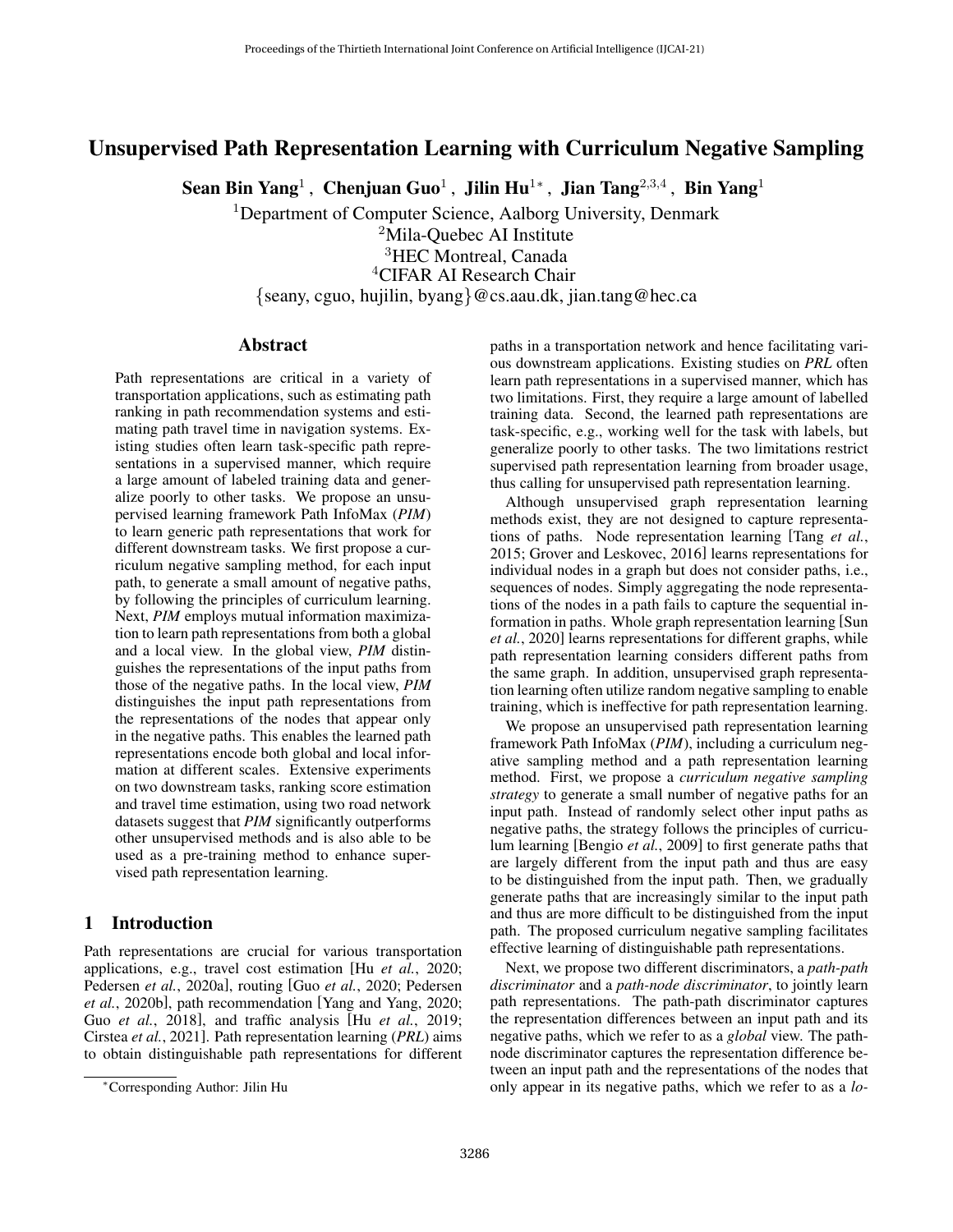*cal* view. The two discriminators ensure the quality of the learned path representations, because they are distinguishable from not only the representations of negative paths from a global view but also the representations of the nodes in negative paths from a local view. To the best of our knowledge, *PIM* is the first work that studies unsupervised path representation learning. We make the following contributions.

- 1. We propose a curriculum negative sampling strategy for path representation learning.
- 2. We propose the path-path and path-node discriminators to learn jointly path representations from a global and a local view.
- 3. We conduct extensive experiments on two data sets with two downstream tasks to demonstrate the effectiveness of *PIM*.

# 2 Related Work

Path Representation Learning. Existing proposals on path representation learning are all under the supervised learning setting. Such proposals often require large amount of labeled training data and the learned path representations cannot be easily reused for other tasks. For example, *Deepcas* [Li *et al.*[, 2017\]](#page-6-12), *ProxEmbed* [Liu *et al.*[, 2017\]](#page-6-13), and *PathRank* [Yang *et al.*[, 2020;](#page-6-14) [Yang and Yang, 2020\]](#page-6-4) employ different kinds of RNNs to combine node representations of the nodes in a path to obtain a path representation. Then, the training is performed in an end-to-end fashion by using the labeled training data. Instead, we propose an unsupervised path representation learning framework *PIM* that does not require labeled training data and it generalizes nicely to multiple downstream tasks (cf. Table [1](#page-4-0) in Section [5.2\)](#page-4-1). In addition, *PIM* can be used as a pre-training method to enhance existing supervised path representation learning (cf. Figure [3](#page-5-0) in Section [5.2\)](#page-4-2). An unsupervised trajectory representation learning method transforms trajectories into images and thus do not apply on paths in graphs [Kieu *et al.*[, 2018\]](#page-6-15).

Mutual Information Maximization on Graphs. Motivated by Deep InfoMax [\[Hjelm](#page-6-16) *et al.*, 2019], mutual information maximization has been applied for unsupervised graph representation learning. Deep Graph Infomax (*DGI*) [\[Velick](#page-6-17)ovic *et al.*[, 2019\]](#page-6-17) and Graph Mutual Information (*GMI*) [\[Peng](#page-6-18) *et al.*[, 2020\]](#page-6-18) learn node representations and *InfoGraph* [\[Sun](#page-6-10) *et al.*[, 2020\]](#page-6-10) learns whole graph representations. Here, negative samples are often randomly drawn from a different graph and the mutual information only considers a local view, e.g., a node representation vs. a graph representation. In *PIM*, we propose a curriculum negative sample strategy to generate negative paths with different overlapping nodes with the input paths from the same graph, which facilitates training. Other advanced negative sampling approaches exist [\[Wang](#page-6-19) *et al.*[, 2018;](#page-6-19) Ding *et al.*[, 2020\]](#page-6-20), but they are not proposed for graphs and do not follow curriculum learning. In addition, we compute mutual information on both a local view (i.e., the representations of input paths vs. the node representations of negative paths) and a global view (i.e., the representations of input paths vs. negative paths) and use them jointly to train the model, which improves accuracy.

# 3 Preliminaries

**Graph.** We consider a directed graph  $G = (\mathbb{V}, \mathbb{E})$ , where  $\mathbb V$  is the node set and  $\mathbb E$  is the edge set and we have  $|\mathbb V|=N$ and  $|\mathbb{E}| = M$ . Each node  $V_i \in \mathbb{V}$  is associated with a node feature vector  $v_i \in \mathbb{R}^D$ .

**Path.** A path  $P = \langle V_1, V_2, \dots, V_Z \rangle$  is a sequence of nodes, where Z is the path length and  $P.s = V_1$  and  $P.d = V_Z$ are the source and destination of path P, respectively. Each pair of adjacent nodes  $(V_k, V_{k+1})$  is connected by an edge in E,  $1 \leq \tilde{k} < Z$ . We use  $IV(P) \in \mathbb{R}^{Z \times D}$  to represent the concatenation of the node feature vectors of the nodes in path P. We call  $IV(P_i)$  the initial view of path  $P_i$ .

**Problem Definition.** Given a set of path  $\mathbb P$  in graph G, Path *Representation Learning (PRL)* aims at learning a path representation vector  $p_i \in \mathbb{R}^{D'}$  for each path  $P_i \in \mathbb{P}$ . Formally, *PRL* learns a path encoder  $PE_{\psi}$  that takes as input the initial view  $IV(P_i)$  of path  $P_i$ , i.e., the node features of the nodes in path  $P_i$ , and outputs its path representation vector  $p_i$ .

$$
PE_{\psi}: \mathbb{R}^{Z \times D} \to \mathbb{R}^{D'}, \tag{1}
$$

where  $\psi$  indicates the learnable parameters for the path encoder, e.g., weights in a neural network, Z is the length of path  $P_i$ , and  $D' \ll Z \times D$  is an integer indicating the dimension of the learned path representation vector  $p_i$ .

The learned path representation vectors are supposed to support a variety of downstream tasks, e.g., path ranking and path travel time estimation.

# 4 Path InfoMax

Figure [1](#page-2-0) offers an overview of the proposed framework Path InfoMax (*PIM*). *PIM* employs contrastive learning, specifically mutual information maximization, to train the path encoder to produce path representations without requiring taskspecific labels.

The path encoder takes as input the initial view of an input path and outputs its path representation (cf. Sec. [4.1\)](#page-1-0). Training the path encoder is supported by a path-path discriminator and a path-node discriminator using negative samples. To this end, we first introduce the curriculum negative sampling strategy to generate negative paths (cf. Sec. [4.2\)](#page-2-1). Then, the path-path discriminator guides the path encoder to produce path representations such that the path representations of input paths can be distinguished from the path representations of negative paths (cf. Sec. [4.3\)](#page-2-2). In addition, the path-node discriminator guides the path encoder to produce path representations such that the path representations of input paths can be distinguished from the node features of the nodes that only appear in the negative paths (cf. Sec. [4.4\)](#page-3-0). Finally, we discuss the final training objectives of *PIM*.

# <span id="page-1-0"></span>4.1 Path Encoder

Since a path consists of a sequence of nodes, we use a model that is able to encode sequential data, e.g., a recurrent neural network [\[Hochreiter and Schmidhuber, 1997;](#page-6-21) Cho *et al.*[, 2014\]](#page-6-22) or a Transformer [\[Vaswani](#page-6-23) *et al.*, 2017] as the path encoder  $PE_{\psi}$ , where  $\psi$  represents the parameters to be learned for the path encoder.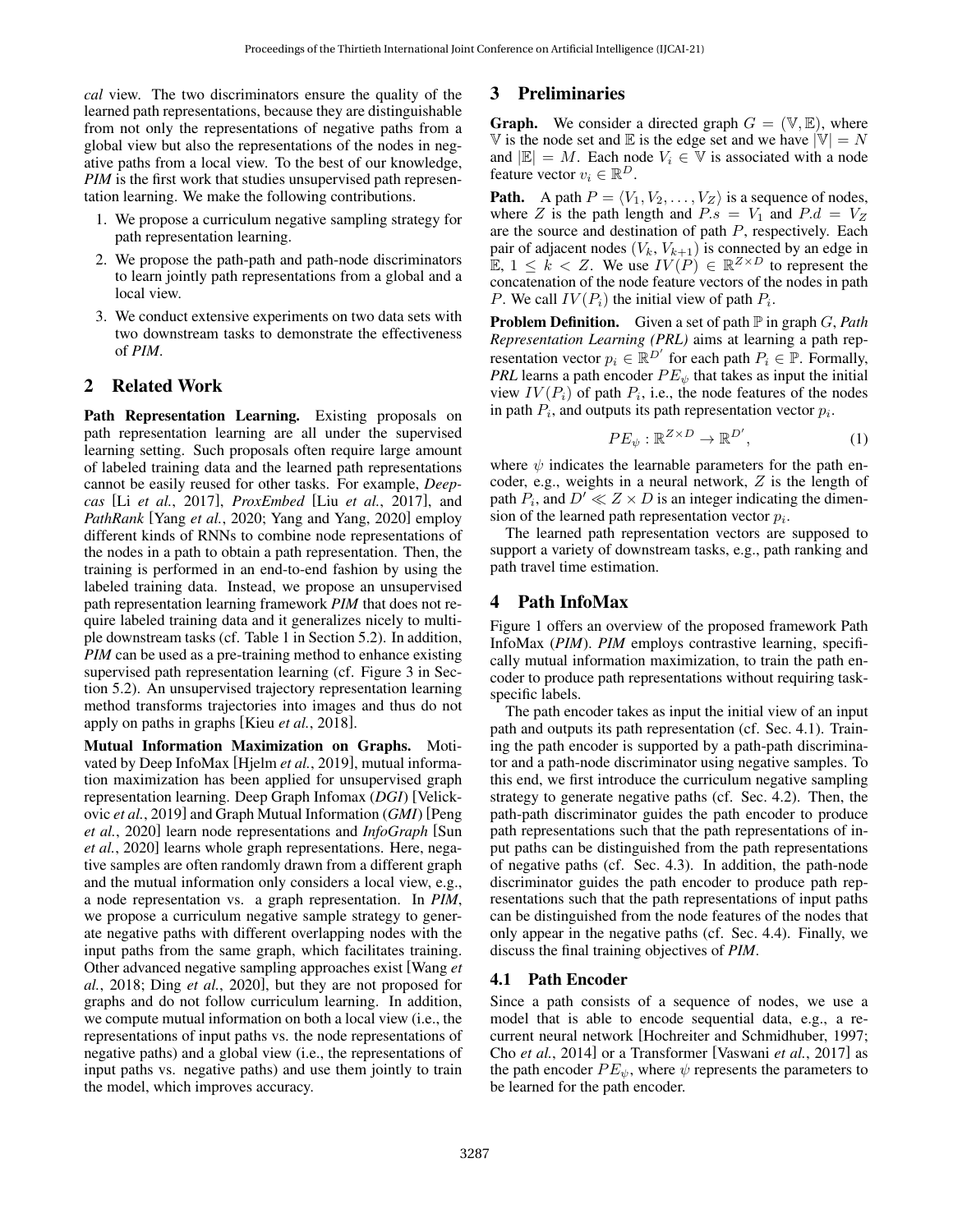<span id="page-2-0"></span>

Figure 1. *PIM* Overview. The Path Encoder takes as input the initial view  $IV(P_i)$  of input path  $P_i$  and the initial view  $IV(\bar{P}_j)$  of negative path  $\bar{P}_j$ , and returns their representations  $p_i$  and  $\bar{p}_j$ , respectively. The Path-Path Discriminator takes as input a pair of path representations and decides whether they are from the same path. A positive pair, e.g.,  $(p_i, IV(P_i))$ , refers to two different representation views of the same input path  $P_i$ . A negative pair, e.g.,  $(p_i, \bar{p}_j)$ , refers to the path representations of an input path vs. its negative path. The Path-Node Discriminator takes as input a (input path representation, node feature vector) pair and decides whether the node is from the input path. A positive pair, e.g.,  $(p_i, v_2)$ , represents the path representation of  $P_i$  and a node feature vector of node  $v_2$  that only appears in  $P_i$ . A negative pair, e.g.,  $(p_i, v_5)$ , represents the path representation of the input path and a node feature vector of node  $v<sub>5</sub>$  that only appears in the negative path.

<span id="page-2-3"></span>

Figure 2. Curriculum Negative Sampling.

Given a path  $P_i = \langle V_1, V_2, \ldots, V_Z \rangle$ , we use its initial view  $IV(P_i) \in \mathbb{R}^{Z \times D}$  as the input to the path encoder, which returns its path representation vector  $p_i \in \mathbb{R}^{D'}$ .

# <span id="page-2-1"></span>4.2 Curriculum Negative Sampling

Motivated by curriculum learning [\[Bengio](#page-6-11) *et al.*, 2009], we propose a curriculum negative sampling method to generate negative samples. The idea behind curriculum learning is that we start to train a model with easier samples first, and then gradually increase the difficulty levels. In our setting, we first generate negative paths that are different from the input path, e.g., paths without any overlapping nodes with the input path. In this case, it can be easy to train a path encoder that returns distinguishable representations of the input path and the negative paths. Then, we gradually generate negative paths that are increasingly similar to the input path, e.g., sharing the same source and destination with the input path and with increasingly overlapping nodes. This makes more difficult for the path encoder to generate distinguishable path represen-tations. Figure [2](#page-2-3) shows three negative paths  $\overline{P}_1$ ,  $\overline{P}_2$ , and  $\overline{P}_3$ with increasingly difficulties for input path  $P_1$ , along with the underlying road network graph.

Specifically, for each input path  $P_1$ , we first randomly select a path from the path set  $\mathbb P$  as the first negative path. Next, we use the source and the destination of  $P_1$  as the input to call the top-k diversified shortest path algorithm [Liu *[et al.](#page-6-24)*, [2018\]](#page-6-24) to generate paths that share the same source and destination of  $P_1$ . This algorithm allows us to set different diversity thresholds, enabling us to generate negative paths with different overlapping nodes with the input path.

# <span id="page-2-2"></span>4.3 Global Mutual Information Maximization

We proceed to the learning of the path encoder using the negative paths. We first consider a global view of the path representations. We expect that the learned path representations are distinguishable from the path representations of the negative paths.

To this end, we first construct negative and positive pairs for training a *path-path discriminator*  $D_{\omega_1}^{PP}$ . In a negative pair  $\langle (p_i, \bar{p}_j), - \rangle$ ,  $p_i$  and  $\bar{p}_j$  represent the path representations of input path  $P_i$  and a negative path  $\bar{P}_j$ , respectively, which are both returned by the path encoder  $PE_{\psi}$ . In a positive pair  $\langle (p_i, IV(P_i), + \rangle, p_i \rangle$  is still the path representations of input path  $P_i$  returned by the path encoder and  $IV(P_i)$  is the initial view of path  $P_i$  (cf. Section [4.1\)](#page-1-0). Here,  $p_i$  and  $IV(P_i)$  represent two different views, i.e., a view from the path encoder vs. a view from the node features, of the same input path  $P_i$ . Figure [1](#page-2-0) shows examples of a negative and a positive pair.

Next, we use mutual information maximization to train the path-path discriminator  $D_{\omega_1}^{PP}$  such that it is able to make a binary classification on the negative vs. positive pairs. Specifically, we aim at maximizing the estimated mutual information (MI) over the positive and negative pairs.

$$
\underset{\psi,\omega_1}{\arg\max} \sum_{P_i \in \mathbb{P}} I_{\psi,\omega_1}(p_i,\mathbb{NP}_i),
$$

where  $I_{\psi,\omega_1}(\cdot,\cdot)$  is the MI estimator modeled by the pathpath discriminator  $D_{\omega_1}^{PP}$  that is parameterized by parameters  $\omega_1$  and the path encoder  $PE_{\psi}$  that is parameterized by parameters  $\psi$ . Path  $P_i$  is an input path from  $\mathbb P$  and  $p_i$  is its path representation returned by the path encoder.  $\overrightarrow{NP}_i$  includes the negative paths of  $P_i$ . Following [\[Velickovic](#page-6-17) *et al.*, 2019; Hjelm *et al.*[, 2019\]](#page-6-16), we use a noise-contrastive type objective with a standard binary cross-entropy loss on the positive pairs and the negative pairs, as shown in Equation [2.](#page-2-4)

<span id="page-2-4"></span>
$$
\mathcal{I}_{\psi,\omega_1}(p_i, \mathbb{NP}_i) := \frac{1}{1 + |\mathbb{NP}_i|} (\mathbb{E}_{\mathbb{P}} \left[ \log D_{\omega_1}^{PP} (p_i, IV(P_i)) \right] + \sum_{\bar{P}_j \in \mathbb{NP}_i} \mathbb{E}_{\mathbb{NP}_i} \left[ \log \left( 1 - D_{\omega_1}^{PP} (p_i, \bar{p}_j) \right) \right] )
$$
\n(2)

Here, we use  $\mathbb{E}_{\mathbb{P}}$  and  $\mathbb{E}_{\mathbb{NP}_i}$  to denote expectations w.r.t. the empirical probability distribution of the input paths and the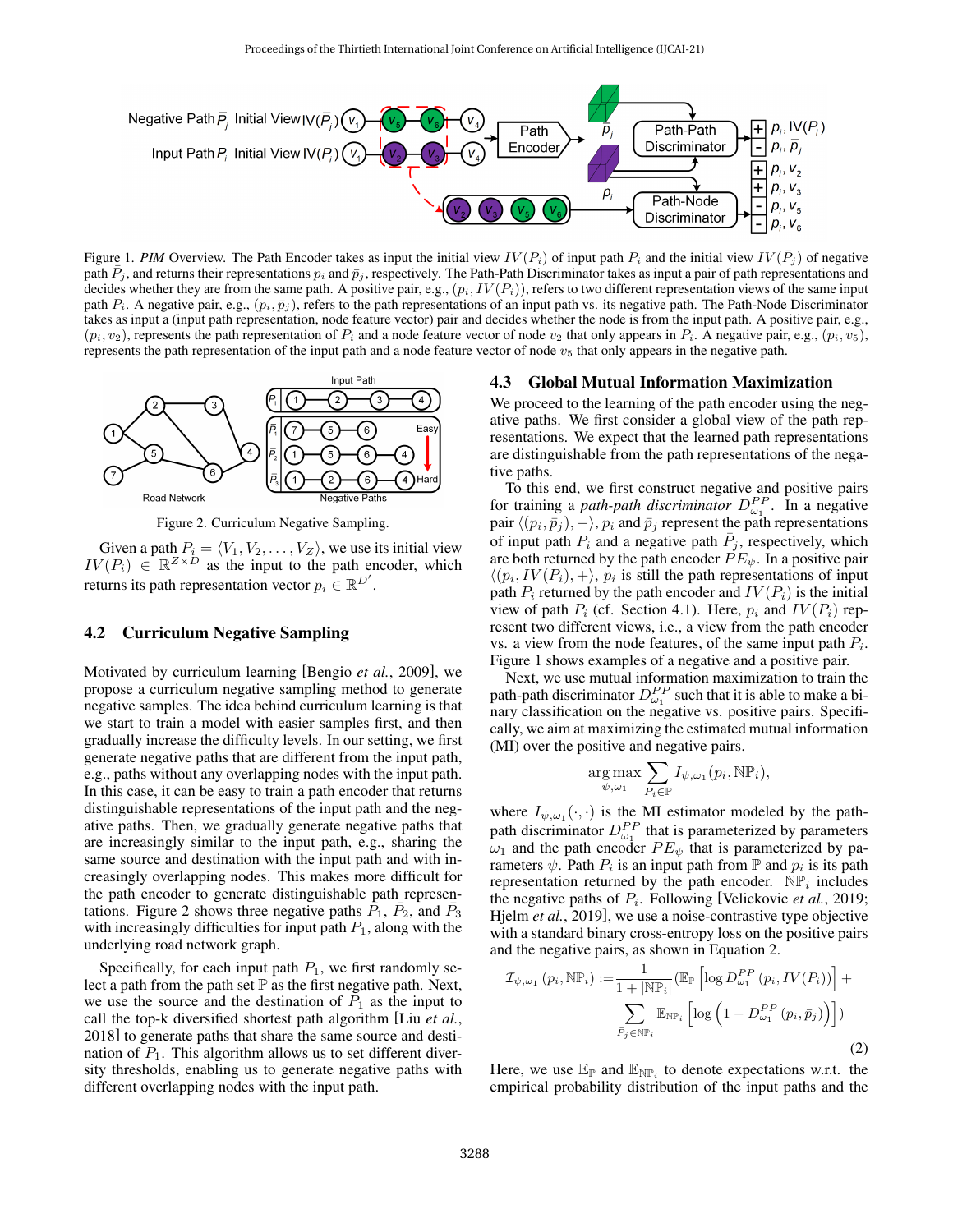negative paths. Note that  $p_i$  and  $\bar{p}_j$  are the path representations returned by the path encoder  $PE_{\psi}$ . Thus, maximizing the MI estimator enables the training of both the path encoder (i.e., parameters  $\psi$ ) and the path-path discriminator (i.e., parameters  $\omega_1$ ).

## <span id="page-3-0"></span>4.4 Local Mutual Information Maximization

We proceed to consider a local view of the path representations. We expect that the learned path representations are distinguishable from the node feature vectors of the nodes from input vs. negative paths. This is particularly important when distinguishing two paths with significant overlapping nodes. We introduce a positive node set  $\mathbb{X}_i$  that includes nodes appearing only in the input path  $P_i$  but not the negative paths and a negative node set  $\mathbb{Y}_i$  that includes nodes appearing only in the negative paths but not the input path  $P_i$ . We then construct negative and positive pairs for training a *pathnode discriminator*  $D_{\omega_2}^{PN}$ . In a negative pair  $\langle (p_i, v_j), - \rangle$ ,  $p_i$ represents the path representations of input path  $P_i$ , returned by the path encoder  $PE_{\psi}$ ;  $v_j$  represents the node feature vector of a negative node  $V_j \in \mathbb{Y}_i$ . Similarly, in a positive pair  $\langle (p_i, v_k), + \rangle$ ,  $v_k$  represents the node feature vector of a positive node  $V_k \in \mathbb{X}_i$ . Figure [1](#page-2-0) shows examples of two negative and two positive such pairs for the path-node discriminator.

Similar to the path-path discriminator training, we also employ mutual information maximization to train the path-node discriminator  $D_{\omega_2}^{PN}$ . In particular, we have

$$
\underset{\psi,\omega_2}{\arg\max} \sum_{P_i\in \mathbb{P}} I_{\psi,\omega_2}(p_i,\mathbb{X}_i\cup \mathbb{Y}_i),
$$

where  $I_{\psi,\omega_2}$  is the MI estimator modeled by the path-node discriminator  $D_{\omega_2}^{PN}$  that is parameterized by parameters  $\omega_2$ and the path encoder  $PE_{\psi}$  that is parameterized by parameters  $\psi$ . We use a noise-contrastive with a BCE loss, similar to Equation [2,](#page-2-4) to compute  $I_{\psi,\omega_2}(p_i,\mathbb{X}\cup\mathbb{Y})$  as follows.

$$
I_{\psi,\omega_2}(p_i, \mathbb{X}_i \cup \mathbb{Y}_i) := \frac{1}{|\mathbb{X}_i \cup \mathbb{Y}_i|} \left( \sum_{v_k \in \mathbb{X}_i} \mathbb{E}_{\mathbb{X}_i} \left[ \log \mathcal{D}_{\omega_2}^{PN}(p_i, v_k) \right] + \sum_{v_j \in \mathbb{Y}_i} \mathbb{E}_{\mathbb{Y}_i} \left[ \log \left( 1 - D_{\omega_2}^{PN}(p_i, v_j) \right) \right] \right)
$$
\n(3)

### 4.5 Maximization of *PIM*

We combine both the global and local mutual information maximization when training the final *PIM* model, see below.

$$
\underset{\psi,\omega_1,\omega_2}{\arg\max} \sum_{P_i\in\mathbb{P}} \left( I_{\psi,\omega_1}(p_i,\mathbb{NP}_i) + I_{\psi,\omega_2}(p_i,\mathbb{X}_i\cup\mathbb{Y}_i) \right).
$$

# 5 Experiments

We conduct experiments to investigate the effectiveness of the proposed unsupervised path representation learning framework *PIM* on two downstream tasks using two data sets. In addition, we also demonstrate that *PIM* is able to use as a pre-training method to enhance supervised path representation learning.

# 5.1 Experimental Setup

#### Road Network and Paths

We obtain two road network graphs from OpenStreetMap. The first is from Aalborg, Denmark, consisting of 8,893 nodes and 10,045 edges. The second is from Harbin, China, consisting of 5,796 nodes and 8,498 edges. We also obtain two substantial GPS trajectory data sets on the two road networks. We consider 52,494 paths in the Aalborg network and 37,079 paths in the Harbin network.

## Downstream Tasks

Path Travel Time Estimation. Each path is associated with its travel time (seconds) obtained from trajectories. We aim at building a regression model to estimate the travel time of paths. We evaluate the accuracy of the estimations by Mean Absolute Error (MAE), Mean Absolute Relative Error (MARE) and Mean Absolute Percentage Error (MAPE).

Path Ranking. Given a set of paths, which often share the same source and destination, each path is associated with a ranking score in range  $[0, 1]$ . The ranking scores are obtained with the help of trajectories by following an existing study [Yang *et al.*[, 2020\]](#page-6-14). In path ranking, we aim at building a regression model to estimate the ranking scores of the paths. To evaluate the accuracy of the estimated ranking scores, we not only report the MAE of the estimated ranking scores but also use Kendall rank correlation coefficient (denoted by  $\tau$ ) and Spearman's rank correlation coefficient (denoted by  $\rho$ ) to measure the consistency between the ranking derived by the estimated ranking scores vs. the ranking derived by the ground truth ranking scores. Smaller **MAE** and higher  $\tau$  and  $\rho$  values indicate higher accuracy.

#### Baselines

We compare *PIM* with seven baseline methods.

- **Node2vec** [\[Grover and Leskovec, 2016\]](#page-6-9), Deep Graph InfoMax (DGI) [\[Velickovic](#page-6-17) *et al.*, 2019], Graphical Mutual Information Maximization (GMI) [\[Peng](#page-6-18) *et al.*, [2020\]](#page-6-18) are three unsupervised node representation learning models, which output the node representation for each node in a graph. We use the average of the node representations of the nodes in a path to get the path representation of the path. We also consider using concatenation instead of average, but resulting worse accuracy.
- **Memory Bank (MB)** [Wu *et al.*[, 2018\]](#page-6-25) is an unsupervised learning approach to obtain representations from high-dimensional data. It uses a memory bank to achieve the negative samples from current batch to train an encoder, then gets the representation based on contrastive loss. We re-implement MB with an LSTM encoder to better capture the sequential information to get the path representations.
- InfoGraph [Sun *et al.*[, 2020\]](#page-6-10) is an unsupervised whole graph representation learning model. Here, we treat a path as a graph to learn the path representation.
- BERT [\[Devlin](#page-6-26) *et al.*, 2019] is an unsupervised language representation learning model. To enable training, we (1) treat a path as a sentence and mask some nodes in the path; and  $(2)$  split a path P into two sub-paths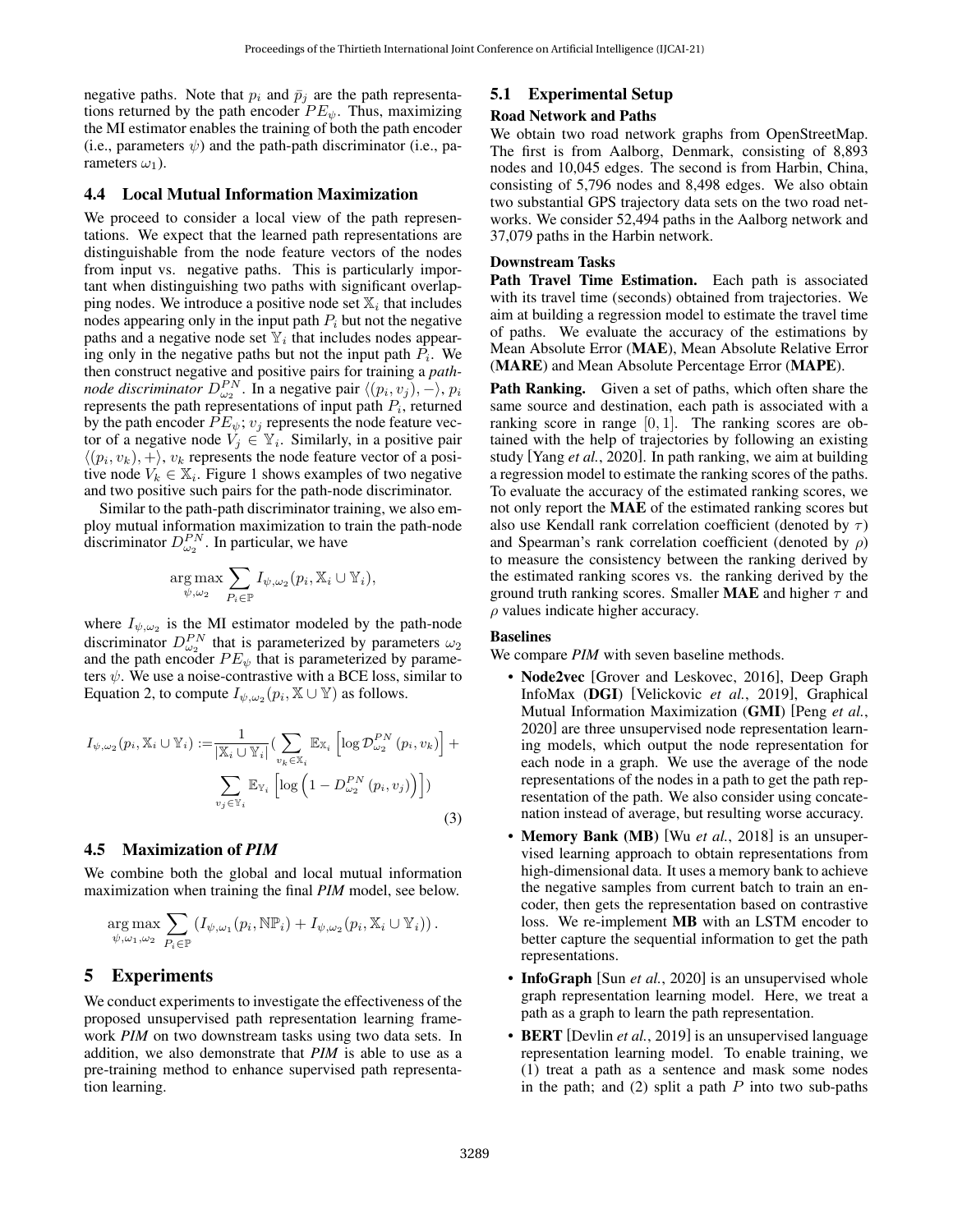<span id="page-4-0"></span>

|                  | Aalborg |                               |       |                     |      |        | Harbin |                               |        |                     |        |        |
|------------------|---------|-------------------------------|-------|---------------------|------|--------|--------|-------------------------------|--------|---------------------|--------|--------|
| <b>Method</b>    |         | <b>Travel Time Estimation</b> |       | <b>Path Ranking</b> |      |        |        | <b>Travel Time Estimation</b> |        | <b>Path Ranking</b> |        |        |
|                  | MAE     | MARE                          | MAPE  | MAE                 |      | $\rho$ | MAE    | MARE                          | MAPE   | MAE                 | $\tau$ | $\rho$ |
| Node2vec         | 121.43  | 0.27                          | 31.04 | 0.18                | 0.66 | 0.70   | 258.91 | 0.22                          | 23.17  | 0.15                | 0.70   | 0.72   |
| DGI              | 192.63  | 0.42                          | 82.44 | 0.54                | 0.49 | 0.52   | 528.71 | 0.39                          | 86.53  | 0.21                | 0.59   | 0.60   |
| <b>GMI</b>       | 136.58  | 0.30                          | 50.81 | 0.23                | 0.58 | 0.61   | 979.68 | 0.73                          | 192.45 | 0.24                | 0.55   | 0.56   |
| MB               | 243.97  | 0.53                          | 84.17 | 0.35                | 0.34 | 0.38   | 533.41 | 0.40                          | 86.01  | 0.27                | 0.31   | 0.34   |
| <b>BERT</b>      | 254.17  | 0.54                          | 61.61 | 0.36                | 0.38 | 0.39   | 514.95 | 0.57                          | 49.80  | 0.28                | 0.45   | 0.46   |
| <b>InfoGraph</b> | 132.28  | 0.29                          | 39.47 | 0.17                | 0.69 | 0.73   | 391.45 | 0.44                          | 44.60  | 0.29                | 0.68   | 0.72   |
| <b>PIM</b>       | 76.10   | 0.16                          | 17.28 | 0.12                | 0.72 | 0.76   | 125.76 | 0.14                          | 13.73  | 0.11                | 0.75   | 0.79   |

Table 1. Overall Accuracy on Travel Time Estimation and Ranking Score Estimation.

 $P_1$  and  $P_2$ , and consider  $(P_1, P_2)$  as a valid Q&A pair and  $(P_2, P_1)$  as an invalid Q&A pair because the former keeps a meaningful order while the latter does not.

• PathRank [Yang *et al.*[, 2020\]](#page-6-14) is a *supervised* path representation learning model based on GRU. PathRank takes into account the labels from a specific downstream task to obtain path representations.

Among these baselines, *Node2vec*, *DGI*, *GMI*, *MB*, *Info-Graph*, and *BERT* are *unsupervised learning* approaches, which do not employ labels from specific downstream tasks to produce path representations. In contrast, *PathRank* is a *supervised learning* approach, where it employ labels from specific downstream tasks to produce path representations, meaning that the obtained path representations are different when using labels from different downstream tasks.

#### Regression Model

For all unsupervised learning approaches, we first obtain a task-independent path representation and then apply a regression model to solve different downstream tasks using taskspecific labels. In the experiments, we choose *Gaussian Process Regressor* (*GPR*) to make travel time and ranking score estimation. We randomly choose 85%, 10%, and 5% of the paths as the training, validation, and test sets.

#### Implementation Details

We use an LSTM as the path encoder. We use *node2vec* [\[Grover and Leskovec, 2016\]](#page-6-9), an unsupervised node representation learning method, to obtain a 128 dimensional node feature vector for each node, i.e.,  $D = 128$ . We set the path representation size  $D' = 128$ . In the curriculum negative sampling, for each input path, we generate four negative paths—the first two paths are randomly selected from  $P$  and the third and the fourth paths are two paths returned by the top-k diversified shortest paths with different overlapping nodes with the input path. We use Adam [\[Kingma and Ba, 2015\]](#page-6-27) for optimization with learning rate of 0.001. All algorithms are implemented in Pytorch 1.7.1. We conduct experiments on Ubuntu 18.04.5 LTS, with 40 Intel(R) Xeon(R) Gold 5215 CPUs @ 2.50GHz and four Quadro RTX 8000 GPU cards. Code is available at [https://github.com/Sean-Bin-Yang/Path-InfoMax.git.](https://github.com/Sean-Bin-Yang/Path-InfoMax.git)

### 5.2 Experimental Results

## <span id="page-4-1"></span>Overall accuracy on both downstream tasks

Table [1](#page-4-0) shows the results on travel time and ranking score estimation. *PIM* consistently outperforms all baselines on both tasks and on both data sets. *Node2vec*, *DGI*, and *GMI* fail to capture the dependencies among node feature vectors in paths. In contrast, *PIM* considers such dependencies by using the LSTM based path encoder. In addition, the two discriminators further improve the accuracy.

*InfoGraph* implicitly considers node feature vector sequences. However, the discriminator in *InfoGraph* only considers the local view. In addition, *InfoGraph* considers other paths in the same batch as negative samples, whereas *PIM* employs curriculum negative sampling to generate negative samples. *PIM* outperforms *InfoGraph* suggests that the proposed curriculum negative sampling and jointly consider both local and global views are effective.

Although *MB* and *BERT* also capture dependencies among the node feature vectors in paths, such methods only achieve relatively poor accuracy. This is because *MB* often requires large amount of negative samples (e.g., more than 256), which is not feasible in our setting. Although the unsupervised training strategy in *BERT* works well for NLP, it does not fit our problem setting on learning path representations.

## <span id="page-4-2"></span>Using *PIM* as a Pre-training Method

In this experiment, we consider *PIM* as a pre-training method for the supervised method *PathRank*. *PathRank* employs an GRU that takes as input node feature vectors in a path and predicts travel time or ranking scores. To use *PIM* as a pretraining method for *PathRank*, we use a GRU based path encoder. Then, we first train *PIM* in an unsupervsied manner, and then use the learned parameters in the GRU path encoder to initialize the GRU in *PathRank*. Finally, we use the labelled training paths to fine tune *PathRank*.

Figure [3](#page-5-0) shows the travel time estimation performance of *PathRank* with vs. without pre-training on both data sets. When not using pre-training, we train *PathRank* using 10K labelled training paths. We observe that: (1) when using pre-training, we are able to achieve the same accuracy of the non-pre-training *PathRank* using less labelled training paths, e.g., ca. 7K for Aalborg and 6K for Harbin. (2) when using 10K labelled training paths, the pre-training *PathRank* achieves higher accuracy than the non-pre-training *PathRank*. We observe similar results on the other task of path ranking, suggesting that *PIM* can be used as a pre-training method to enhance supervised methods.

## 5.3 Ablation Studies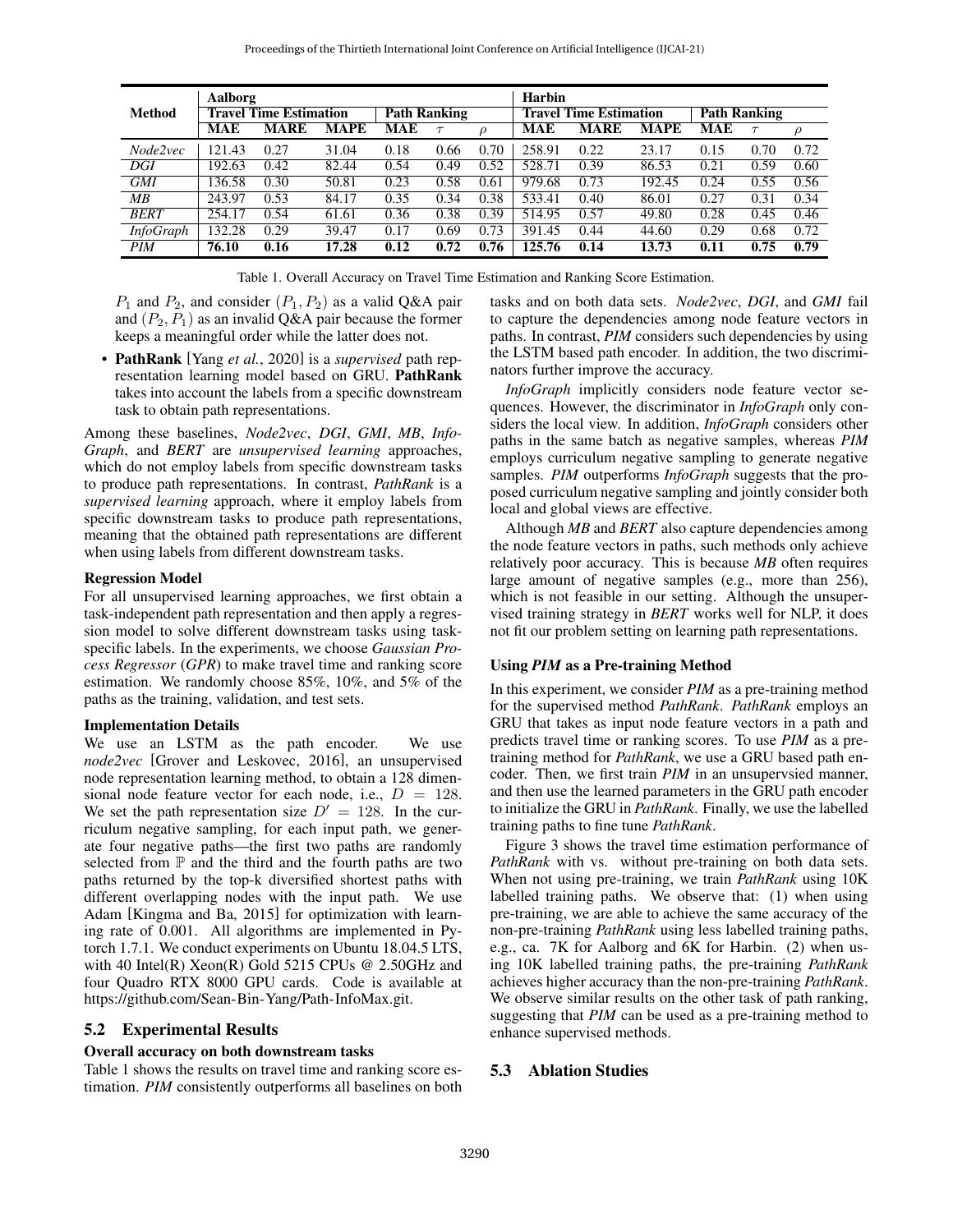<span id="page-5-0"></span>

Figure 3. Effects of Pre-training.

|              | <b>Travel Time Estimation</b> | <b>Path Ranking</b> |             |            |      |      |
|--------------|-------------------------------|---------------------|-------------|------------|------|------|
|              | <b>MAE</b>                    | <b>MARE</b>         | <b>MAPE</b> | <b>MAE</b> |      |      |
| Global       | 237.92                        | 0.51                | 85.88       | 0.34       | 0.22 | 0.25 |
| Local        | 118.03                        | 0.25                | 26.20       | 0.14       | 0.70 | 0.74 |
| <b>Joint</b> | 76.10                         | 0.16                | 17.28       | 012        | 0.72 | 0.76 |

Table 2. Effects of Local and Global MI Maximization, Aalborg.

#### Impact of Local and Global MI Maximization

We investigate the impact of jointly using both path-path and path-node discriminators to consider both the local and global MI maximization. We consider two variants of *PIM* where (1) we only use the path-path discriminator to maximize the global MI and (2) we only use the path-node discriminator to maximize the local MI. Table [4](#page-5-1) shows that jointly maximizing both the local and global MI achieves the best accuracy, which justifies our design choices of using both the path-path and path-node discriminators.

#### Impact of Curriculum Negative Sample Strategy

To investigate the effectiveness of the proposed curriculum negative sample strategy, we compare it with the following two strategies.

- 1. Random only: it randomly selects paths from P.
- 2. Top-k only: it employs the top-k diversified shortest path algorithms to generate negative paths sharing the same origin and destination with the input path with different overlapping nodes.

To make a fair comparison, we use each strategy to generate the same number of negative paths, i.e., 4. Table [3](#page-5-2) shows that the top-k only strategy is better than random only, suggesting that it is important to distinguish the representations of input paths vs. paths sharing the same origin and destination. The proposed curriculum negative sampling strategy achieves the best accuracy, suggesting that training *PIM* from easy to hard negative paths help further improves accuracy.

# Impact of Negative Path Numbers

We investigate the impact of using different numbers of negative paths. We vary the number of negative paths  $K$  from 1, 2, 3, to 4. Recall that when using curriculum negative sampling, the first two paths are from  $P$  and the last two paths are from the top-k diversified shortest path finding algorithm. Table [4](#page-5-1) suggests that when using more negative paths, the accuracy improves. The accuracy improvements from 2 to 3 is

<span id="page-5-2"></span>

|       | <b>Travel Time Estimation</b> | <b>Path Ranking</b> |             |      |      |      |
|-------|-------------------------------|---------------------|-------------|------|------|------|
|       | <b>MAE</b>                    | <b>MARE</b>         | <b>MAPE</b> | MAE  |      |      |
| Rand. | 101.16                        | 0.22                | 23.51       | 0.14 | 0.65 | 0.69 |
| Top-k | 100.87                        | 0.22                | 22.31       | 0.13 | 0.72 | 0.75 |
| Curr. | 76.10                         | 0.16                | 17.28       | 0.12 | 0.72 | 0.76 |

Table 3. Effects of Curriculum Negative Sample Strategy, Aalborg.

<span id="page-5-1"></span>

|                | <b>Travel Time Estimation</b> | <b>Path Ranking</b> |             |      |      |      |
|----------------|-------------------------------|---------------------|-------------|------|------|------|
|                | <b>MAE</b>                    | <b>MARE</b>         | <b>MAPE</b> | MAE  |      |      |
| $K=1$          | 119.77                        | 0.29                | 32.91       | 0.19 | 0.58 | 0.63 |
| $K=2$          | 107.46                        | 0.26                | 29.22       | 0.18 | 0.59 | 0.63 |
| $K=3$<br>$K=4$ | 87.58                         | 0.19                | 20.00       | 0.12 | 0.71 | 0.74 |
|                | 76.10                         | 0.16                | 17.28       | 0.12 | 0.72 | 0.76 |

<span id="page-5-3"></span>

| Table 4. Effects of Negative Path Numbers, Aalborg. |        |                               |       |                     |                     |        |  |  |
|-----------------------------------------------------|--------|-------------------------------|-------|---------------------|---------------------|--------|--|--|
| Posi.                                               |        | <b>Travel Time Estimation</b> |       | <b>Path Ranking</b> |                     |        |  |  |
| Nods.                                               | MAE    | <b>MARE</b>                   | MAPE  | <b>MAE</b>          | $\tau$              | ρ      |  |  |
| 20%                                                 | 114.31 | 0.25                          | 24.92 | 0.20                | 0.65                | 0.70   |  |  |
| 40%                                                 | 111.33 | 0.24                          | 24.08 | 0.16                | 0.66                | 0.70   |  |  |
| 60%                                                 | 104.57 | 0.23                          | 22.94 | 0.14                | 0.68                | 0.71   |  |  |
| 80%                                                 | 101.31 | 0.23                          | 22.56 | 0.13                | 0.68                | 0.72   |  |  |
| 100%                                                | 76.10  | 0.16                          | 17.28 | 0.12                | 0.72                | 0.76   |  |  |
|                                                     |        |                               |       |                     |                     |        |  |  |
| Neg.                                                |        | <b>Travel Time Estimation</b> |       |                     | <b>Path Ranking</b> |        |  |  |
| Nods.                                               | MAE    | <b>MARE</b>                   | MAPE  | <b>MAE</b>          | $\tau$              | $\rho$ |  |  |
| 20%                                                 | 130.90 | 0.29                          | 28.21 | 0.19                | 0.60                | 0.65   |  |  |
| 40%                                                 | 110.86 | 0.24                          | 25.30 | 0.15                | 0.67                | 0.70   |  |  |
| 60%                                                 | 105.70 | 0.23                          | 24.01 | 0.13                | 0.67                | 0.71   |  |  |
| 80%                                                 | 102.80 | 0.22                          | 23.35 | 0.13                | 0.68                | 0.72   |  |  |

Table 5. Effects of Positive / Negative Nodes, Aalborg.

the largest, suggesting that the top-k algorithm is very effective on generating high quality negative paths.

#### Impact of Positive/Negative Nodes in local MI

To study the impact of positive and negative nodes, we consider cases where we only use 20%, 40%, 60%, 80% of positive or negative nodes. Table [5](#page-5-3) shows that the accuracy increases when using more less positive and negative nodes.

## 6 Conclusions

We study unsupervised path representation learning without using task-specific labels. We propose a novel contrastive learning framework Path InfoMax (*PIM*), including a curriculum negative sampling strategy to generate a small number of negative paths and a training mechanism that jointly learns distinguishable path representations from both a global and a local view. Finally, we conduct experiments on two datasets with two downstream tasks. Experimental results show that *PIM* outperforms other unsupervised methods and, as a pretraining method, *PIM* is able to enhance supervised path representation learning.

# Acknowledgments

This work was supported by Independent Research Fund Denmark under agreements 8022-00246B and 8048-00038B, the VILLUM FONDEN under agreement 34328, and the Innovation Fund Denmark centre, DIREC.